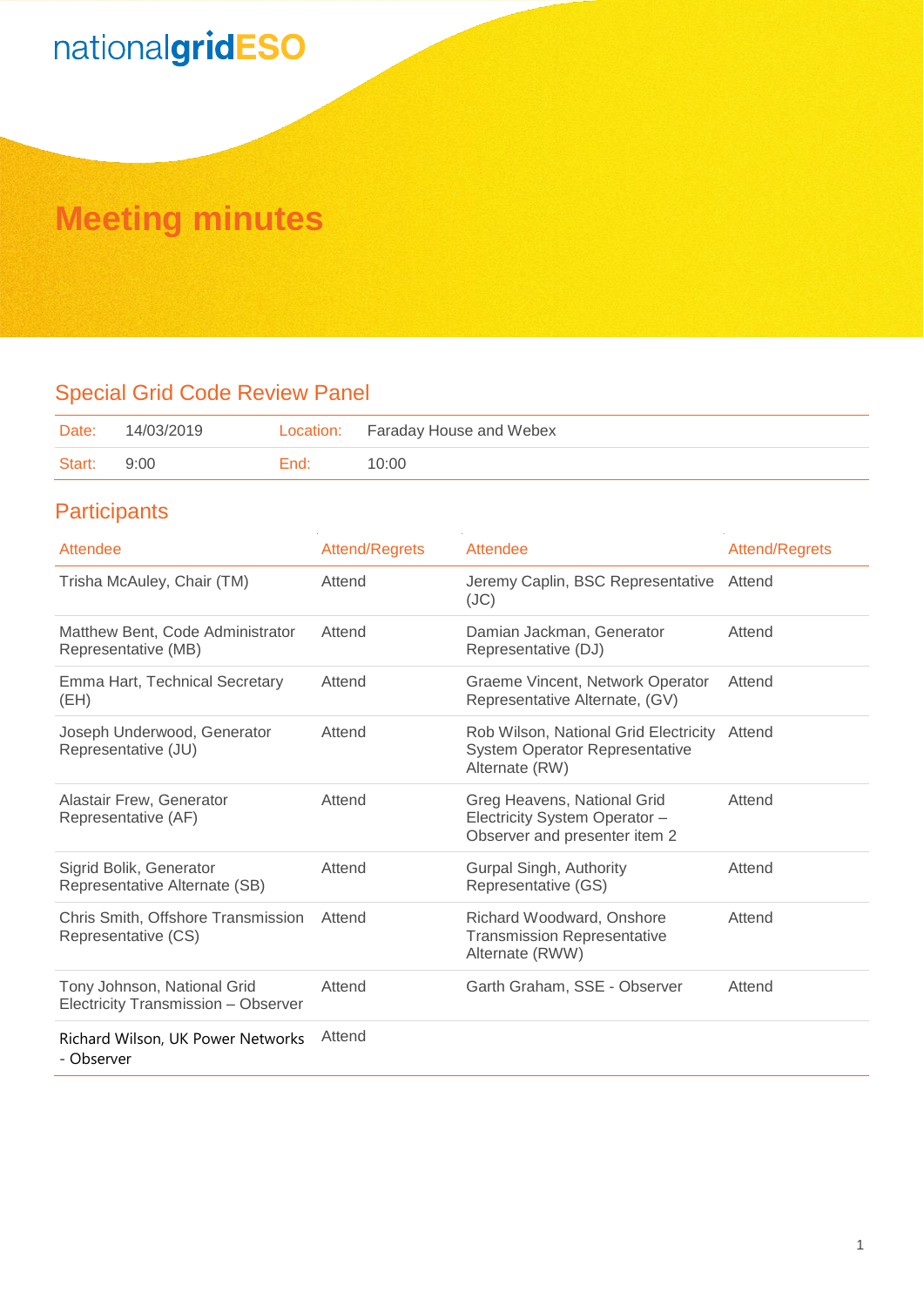## nationalgridESO

### Discussion and details

#### **1. Welcome and introductions**

- 6891 TM opened the Grid Code Review Panel ('the Panel') meeting with introductions and acknowledged the advance apologies received from the following Panel members:
	- Colm Murphy (alternate Rob Wilson);
	- Ross McGhin (alternate Richard Woodward);
	- Guy Nicholson (alternate Sigrid Bolik);
	- Steve Cox (alternate Graeme Vincent);
	- Alan Creighton;
	- Matthew White:
	- Robert Longden

#### **2. New Modification**

GC0122: Amending references to NGET and The Company within Grid Code following previous modifications

- 6892 GH thanked the Panel for being available today to consider his modification.
- 6893 GH introduced his modification and explained that GC0122 is a continuation of GC0120, which was raised at the previous Panel meeting by EH. GH explained that the purpose of the modification was to give the correct signposting to users for the various affected obligations.
- 6894 GH explained, that given the concerns around the potential impact of the changes in relation to "Relevant Transmission Licensee", GC0122 seeks to revert these back to NGET, which was the position before the legal separation modifications GC0112 and GC0115.At the next Panel meeting on 28 March 2019, the System Operator will raise another modification to rectify the defect relating to the "Relevant Transmission Licensee" references. RWW stated that he was content with this approach.
- 6895 GH informed the Panel that he has received comments from both GV and AF in relation to the proposal's legal text. However, as GC0122 is a Fast Track Self-governance modification, the legal text cannot be changed from what was originally include with the proposal form. However, these suggestions will be included in the March 2019 modification.
- 6896 GH thanked MB for arranging the Panel and EH for her help with the modification and providing advice on the Governance Rules.
- 6897 AF queried which bits of the legal text were the changes the Panel was voting on. GH clarified that the 6897 has also were to do not be clarified to the changes of the change of the changes of the changes of the chang baseline was todays Grid Code with GC0112 overlaid in track changes. The changes are highlighted in yellow on the legal text and included in the table within the proposal form.
- 6898 The Panel agreed unanimously that GC0122 should be approved. MB confirmed that the next step is for the 15-working day appeal window to be opened, which will close on 4 April 2019. Subject to no objections being received, GC0122 will be implemented on 5 April 2019.

### **3. AOB**